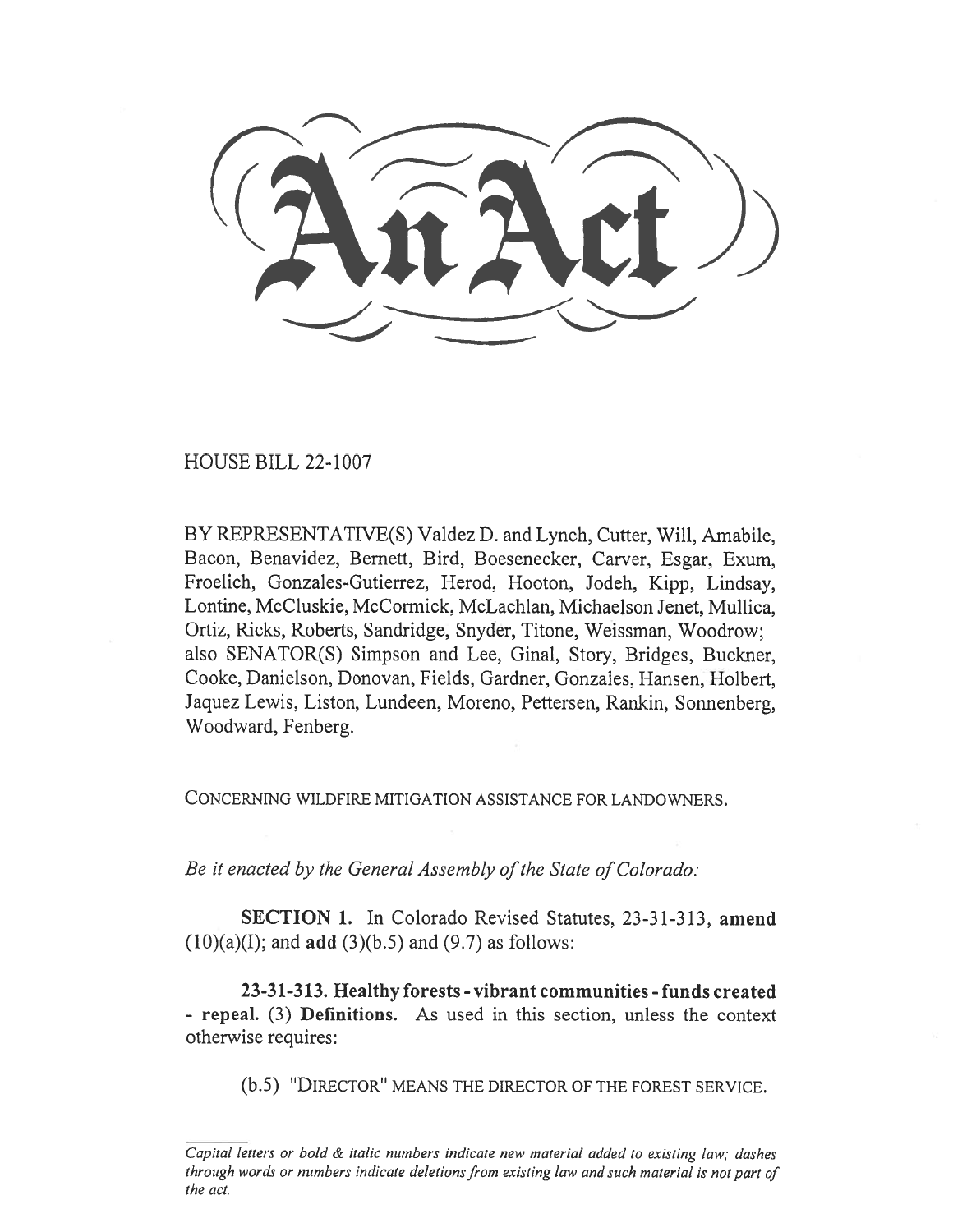(9.7) Wildfire mitigation resources and best practices grant program. (a) THERE IS HEREBY CREATED IN THE FOREST SERVICE THE WILDFIRE MITIGATION RESOURCES AND BEST PRACTICES GRANT PROGRAM, REFERRED TO IN THIS SECTION AS THE "GRANT PROGRAM". GRANT RECIPIENTS MAY USE THE MONEY TO CONDUCT OUTREACH AMONG LANDOWNERS TO INFORM THEM OF RESOURCES AVAILABLE FOR WILDFIRE MITIGATION AND BEST PRACTICES FOR WILDFIRE MITIGATION.

(b) THE FOREST SERVICE SHALL ADMINISTER THE GRANT PROGRAM AND, SUBJECT TO AVAILABLE APPROPRIATIONS, SHALL AWARD GRANTS AS PROVIDED IN THIS SECTION. THE FOREST SERVICE SHALL DEVELOP AND PUBLISH POLICIES AND PROCEDURES TO IMPLEMENT THE GRANT PROGRAM IN ACCORDANCE WITH THIS SECTION. AT A MINIMUM, THE POLICIES AND PROCEDURES MUST SPECIFY THE TIME FRAMES FOR APPLYING FOR GRANTS, THE FORM OF THE GRANT PROGRAM APPLICATION, AND THE GRANT PROGRAM EVALUATION AND REPORTING REQUIREMENTS FOR GRANT RECIPIENTS.

(C) TO BE ELIGIBLE TO RECEIVE A GRANT, AN ENTITY MUST BE AN AGENCY OF LOCAL GOVERNMENT, A COUNTY, A MUNICIPALITY, A SPECIAL DISTRICT, A TRIBAL AGENCY OR PROGRAM, OR A NONPROFIT ORGANIZATION THAT IS REGISTERED AND IN GOOD STANDING WITH THE SECRETARY OF STATE'S OFFICE. APPLICANTS MUST MEET ANY OTHER CRITERIA SPECIFIED IN THE FOREST SERVICE'S POLICIES AND PROCEDURES.

(d) THE FOREST SERVICE SHALL REVIEW THE APPLICATIONS RECEIVED PURSUANT TO THIS SECTION. THE FOREST SERVICE SHALL ONLY AWARD GRANTS TO APPLICANTS PROPOSING TO CONDUCT OUTREACH AMONG LANDOWNERS IN HIGH WILDFIRE HAZARD AREAS AND SHALL CONSIDER THE POTENTIAL IMPACT OF THE APPLICANTS' PROPOSED OUTREACH WHEN AWARDING GRANTS.

(e) SUBJECT TO AVAILABLE APPROPRIATIONS, NOT LATER THAN JANUARY 1, 2024, AND ON OR BEFORE JANUARY 1 EACH YEAR THEREAFTER FOR THE DURATION OF THE GRANT PROGRAM, THE DIRECTOR SHALL AWARD GRANTS AS PROVIDED IN THIS SECTION. GRANTS ARE AWARDED AT THE SOLE DISCRETION OF THE DIRECTOR IN ACCORDANCE WITH THIS SECTION.

(f) ON OR BEFORE SEPTEMBER 1, 2025, AND ON OR BEFORE SEPTEMBER 1 EACH YEAR THEREAFTER FOR THE DURATION OF THE GRANT

PAGE 2-HOUSE BILL 22-1007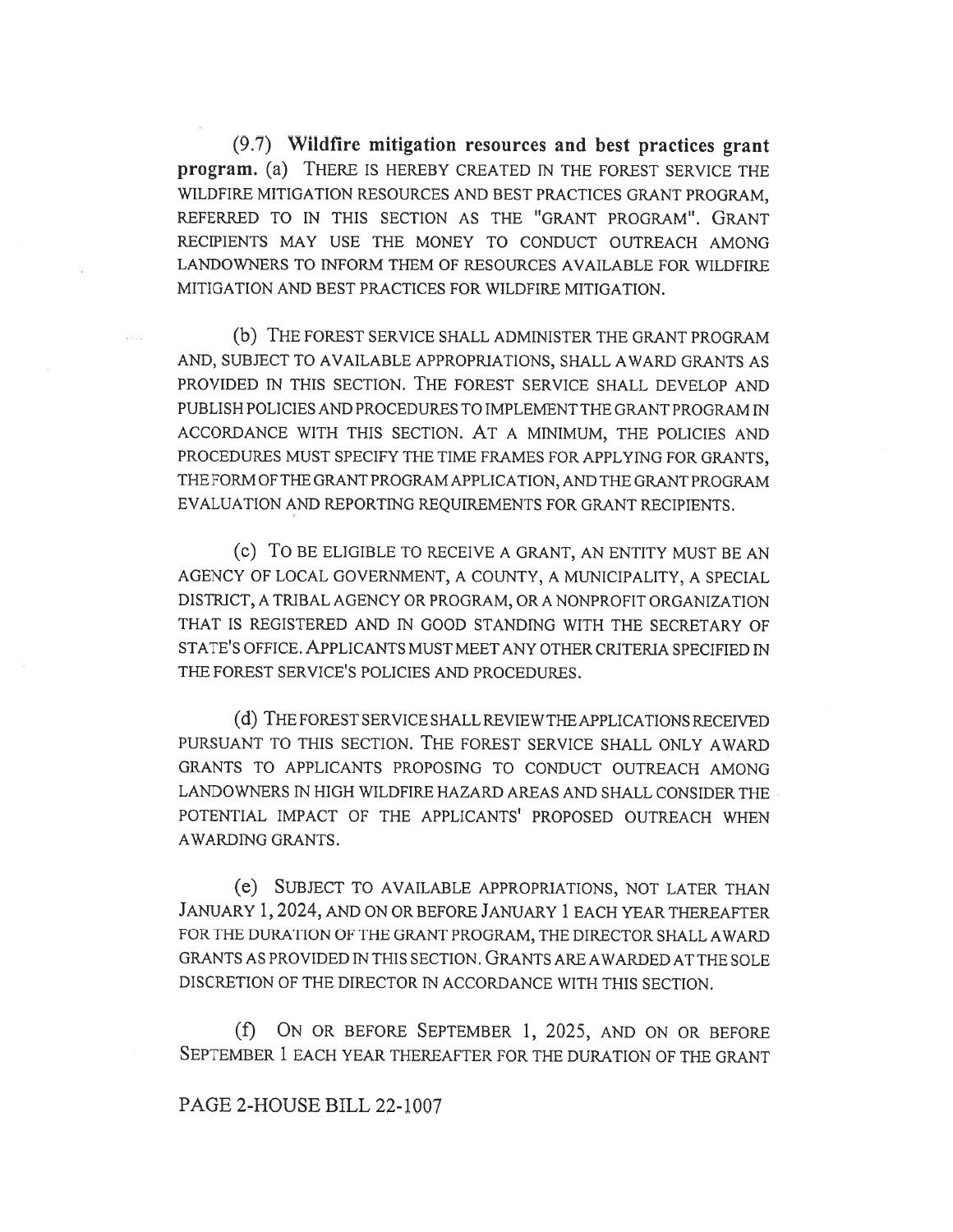PROGRAM, THE FOREST SERVICE SHALL SUBMIT A REPORT TO THE WILDFIRE MATTERS REVIEW COMMITTEE, OR ANY SUCCESSOR COMMITTEE, ON THE GRANT PROGRAM. NOTWITHSTANDING SECTION 24-1-136 (11)(a)(I), THE REPORTING REQUIREMENT CONTINUES UNTIL THE GRANT PROGRAM IS REPEALED PURSUANT TO SUBSECTION (9) OF THIS SECTION.

(g) COMMENCING NO LATER THAN THE FISCAL YEAR THAT BEGINS ON JULY 1, 2023, THE GENERAL ASSEMBLY SHALL ANNUALLY APPROPRIATE MONEY FROM THE GENERAL FUND TO THE HEALTHY FORESTS AND VIBRANT COMMUNITIES FUND, CREATED IN SUBSECTION  $(10)(a)(I)$  OF THIS SECTION, TO IMPLEMENT THE GRANT PROGRAM. THE FOREST SERVICE MAY USE A PORTION OF THE MONEY ANNUALLY APPROPRIATED FOR THE GRANT PROGRAM TO PAY THE DIRECT AND INDIRECT COSTS THAT THE FOREST SERVICE INCURS TO ADMINISTER THE GRANT PROGRAM.

(h) THIS SUBSECTION (9.7) IS REPEALED, EFFECTIVE JANUARY 1, 2029.

 $(10)$  Healthy forests and vibrant communities fund. (a) (I) There is hereby created in the state treasury the healthy forests and vibrant communities fund. The fund consists of all money that may be appropriated OR TRANSFERRED thereto by the general assembly and all private and public money received through gifts, grants, reimbursements, or donations that are transmitted to the state treasurer and credited to the fund. All interest earned from the investment of money in the fund is credited to the fund. The money in the fund is hereby continuously appropriated for the purposes specified in this subsection (10) SECTION and remains available until expended. Any money not expended at the end of the fiscal year shall remain in the fund and shall not be transferred to or revert to the general fund.

SECTION 2. In Colorado Revised Statutes, 39-22-104, amend  $(4)(n.5)(I)(A)$  and  $(4)(n.5)(IV)$  as follows:

39-22-104. Income tax imposed on individuals, estates, and trusts - single rate - report - legislative declaration - definitions - repeal. (4) There shall be subtracted from federal taxable income:

(n.5) (I) (A) For income tax years commencing on or after January 1, 2014, but prior to January 1, 2017, and for income tax years commencing

## PAGE 3-HOUSE BILL 22-1007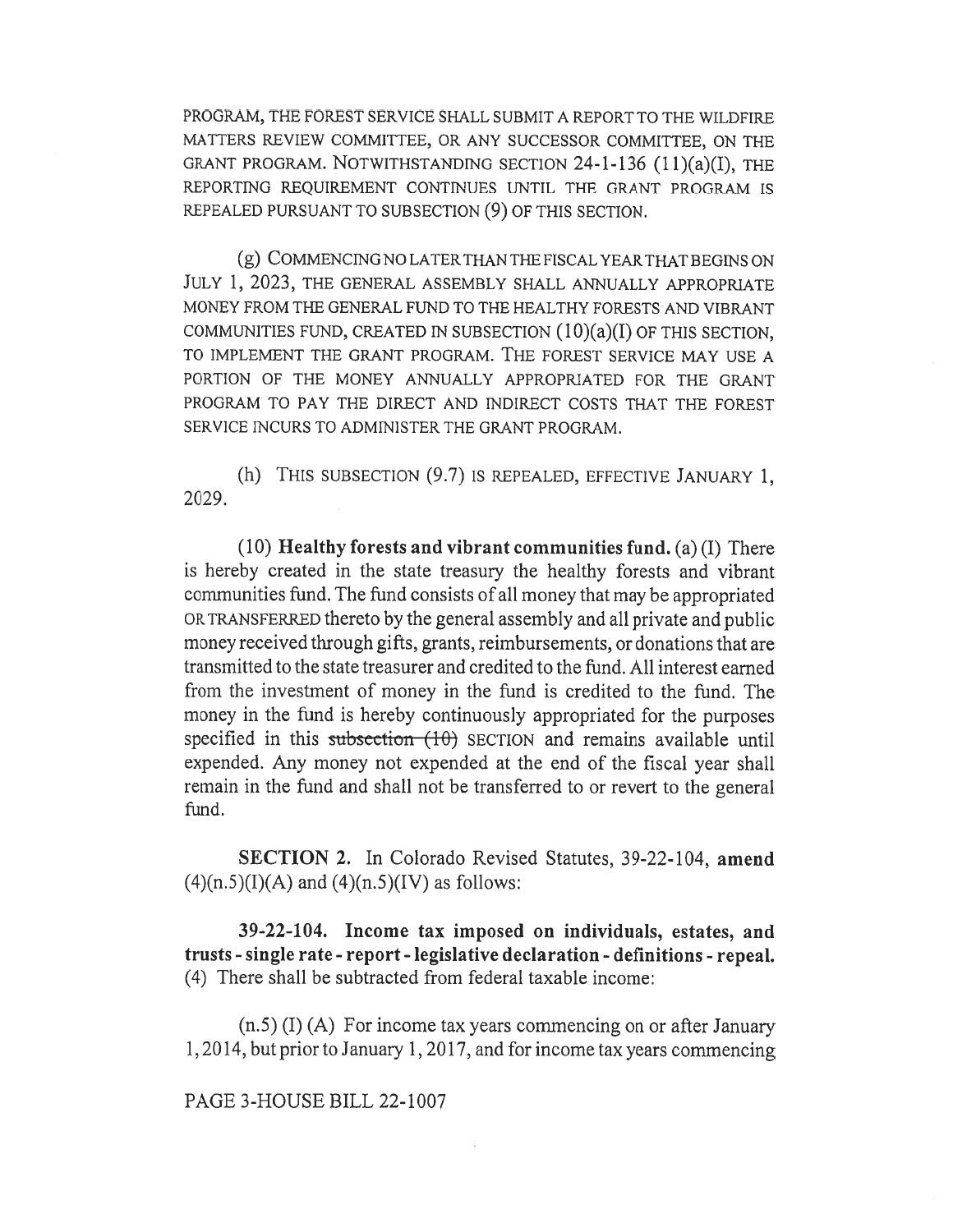on or after January 1, 2020, but prior to <del>January 1, 2025,</del> JANUARY 1, 2026, an amount equal to fifty percent of a landowner's costs incurred in performing wildfire mitigation measures in that income tax year on his or her property located within the state; except that the amount of the deduction claimed in an income tax year shall not exceed two thousand five hundred dollars or the total amount of the landowner's federal taxable income for the income tax year for which the deduction is claimed, whichever is less.

(IV) This paragraph  $(n.5)$  SUBSECTION  $(4)(n.5)$  is repealed, effective **January 1, 2026 JANUARY 1, 2030.** 

SECTION 3. In Colorado Revised Statutes, add 39-22-543 as follows:

39-22-543. Credit for wildfire hazard mitigation expenses legislative declaration - definitions - repeal. (1) THE GENERAL ASSEMBLY DECLARES THAT THE PURPOSE OF THE TAX EXPENDITURE IN THIS SECTION IS TO REIMBURSE A LANDOWNER FOR THE COSTS INCURRED IN PERFORMING WILDFIRE MITIGATION MEASURES ON THE LANDOWNER'S PROPERTY LOCATED WITHIN THE STATE.

(2) AS USED IN THIS SECTION, UNLESS THE CONTEXT OTHERWISE REQUIRES:

(a) "COSTS" MEANS ANY ACTUAL OUT-OF-POCKET EXPENSE INCURRED AND PAID BY THE LANDOWNER, DOCUMENTED BY RECEIPT, FOR PERFORMING WILDFIRE MITIGATION MEASURES. "COSTS" DOES NOT INCLUDE ANY INSPECTION OR CERTIFICATION FEES, IN-KIND CONTRIBUTIONS, DONATIONS, INCENTIVES, OR COST SHARING ASSOCIATED WITH PERFORMING WILDFIRE MITIGATION MEASURES. "COSTS" DOES NOT INCLUDE EXPENSES PAID BY THE LANDOWNER FROM ANY GRANTS AWARDED TO THE LANDOWNER FOR PERFORMING WILDFIRE MITIGATION MEASURES.

(b) "INFLATION" MEANS THE ANNUAL PERCENTAGE CHANGE IN THE UNITED STATES DEPARTMENT OF LABOR'S BUREAU OF LABOR STATISTICS CONSUMER PRICE INDEX FOR DENVER-AURORA-LAKEWOOD FOR ALL ITEMS PAID BY ALL URBAN CONSUMERS, OR ITS APPLICABLE PREDECESSOR OR SUCCESSOR INDEX.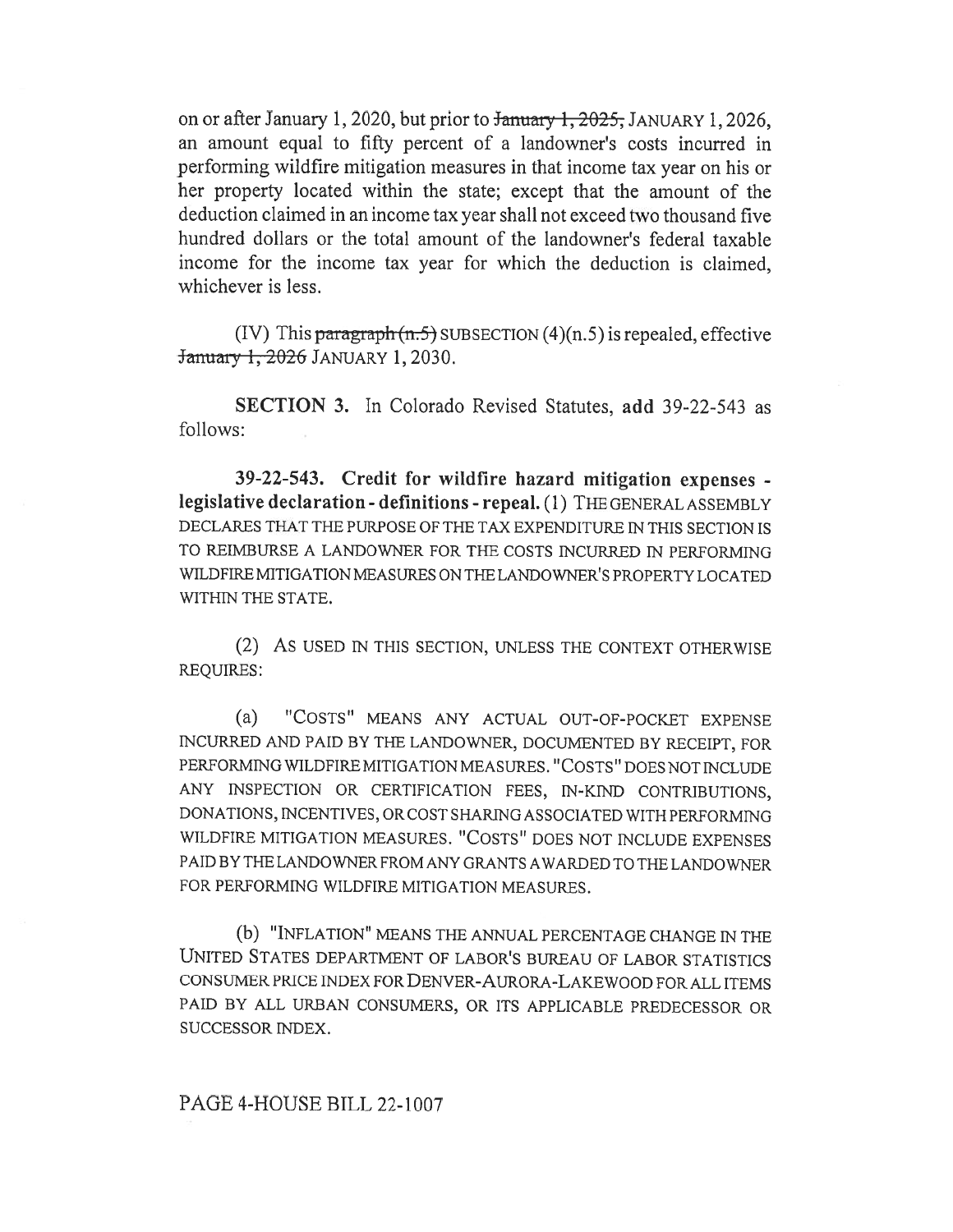(c) "LANDOWNER" MEANS ANY OWNER OF RECORD OF PRIVATE LAND LOCATED WITHIN THE STATE, INCLUDING ANY EASEMENT, RIGHT-OF-WAY, OR ESTATE IN THE LAND, AND INCLUDES THE HEIRS, SUCCESSORS, AND ASSIGNS OF SUCH LAND. "LANDOWNER" SHALL NOT INCLUDE ANY PARTNERSHIP, S CORPORATION, OR OTHER SIMILAR ENTITY THAT OWNS PRIVATE LAND AS AN ENTITY, UNLESS THERE IS A DWELLING ON THAT LAND THAT IS DESIGNED FOR RESIDENTIAL OCCUPANCY.

(d) "WILDFIRE MITIGATION MEASURES" MEANS THE CREATION OF A DEFENSIBLE SPACE AROUND STRUCTURES; THE ESTABLISHMENT OF FUEL BREAKS; THE THINNING OF WOODY VEGETATION FOR THE PRIMARY PURPOSE OF REDUCING RISK TO STRUCTURES FROM WILDLAND FIRE; OR THE SECONDARY TREATMENT OF WOODY FUELS BY LOPPING AND SCATTERING, PILING, CHIPPING, REMOVING FROM THE SITE, OR PRESCRIBED BURNING; SO LONG AS SUCH ACTIVITIES MEET OR EXCEED ANY COLORADO STATE FOREST SERVICE STANDARDS OR ANY OTHER APPLICABLE STATE RULES.

(3) (a) IN THE CASE OF TWO TAXPAYERS FILING A JOINT RETURN, THE AMOUNT OF THE CREDIT SHALL NOT EXCEED SIX HUNDRED TWENTY-FIVE DOLLARS IN ANY TAXABLE YEAR. IN THE CASE OF TWO TAXPAYERS WHO MAY LEGALLY FILE A JOINT RETURN BUT ACTUALLY FILE SEPARATE RETURNS, ONLY ONE OF THE TAXPAYERS MAY CLAIM THE CREDIT SPECIFIED IN THIS SECTION.

(b) IN THE CASE OF REAL PROPERTY OWNED BY TENANTS IN COMMON OR JOINT TENANTS, THE CREDIT ALLOWED PURSUANT TO THIS SECTION IS ONLY ALLOWED FOR ONE OF THE INDIVIDUALS OF THE OWNERSHIP GROUP.

(4) FOR INCOME TAX YEARS COMMENCING ON OR AFTER JANUARY 1, 2023, BUT PRIOR TO JANUARY 1, 2026, A LANDOWNER WITH A FEDERAL TAXABLE INCOME AT OR BELOW ONE HUNDRED TWENTY THOUSAND DOLLARS FOR THE INCOME TAX YEAR COMMENCING ON OR AFTER JANUARY 1, 2023, AS ADJUSTED FOR INFLATION AND ROUNDED TO THE NEAREST HUNDRED DOLLAR AMOUNT FOR EACH INCOME TAX YEAR THEREAFTER, IS ALLOWED A CREDIT AGAINST THE INCOME TAXES IMPOSED BY THIS ARTICLE 22 IN AN AMOUNT EQUAL TO TWENTY-FIVE PERCENT OF UP TO TWO THOUSAND FIVE HUNDRED DOLLARS IN COSTS FOR WILDFIRE MITIGATION MEASURES. THE MAXIMUM TOTAL CREDIT IN A TAXABLE YEAR IS SIX HUNDRED TWENTY-FIVE DOLLARS.

PAGE 5-HOUSE BILL 22-1007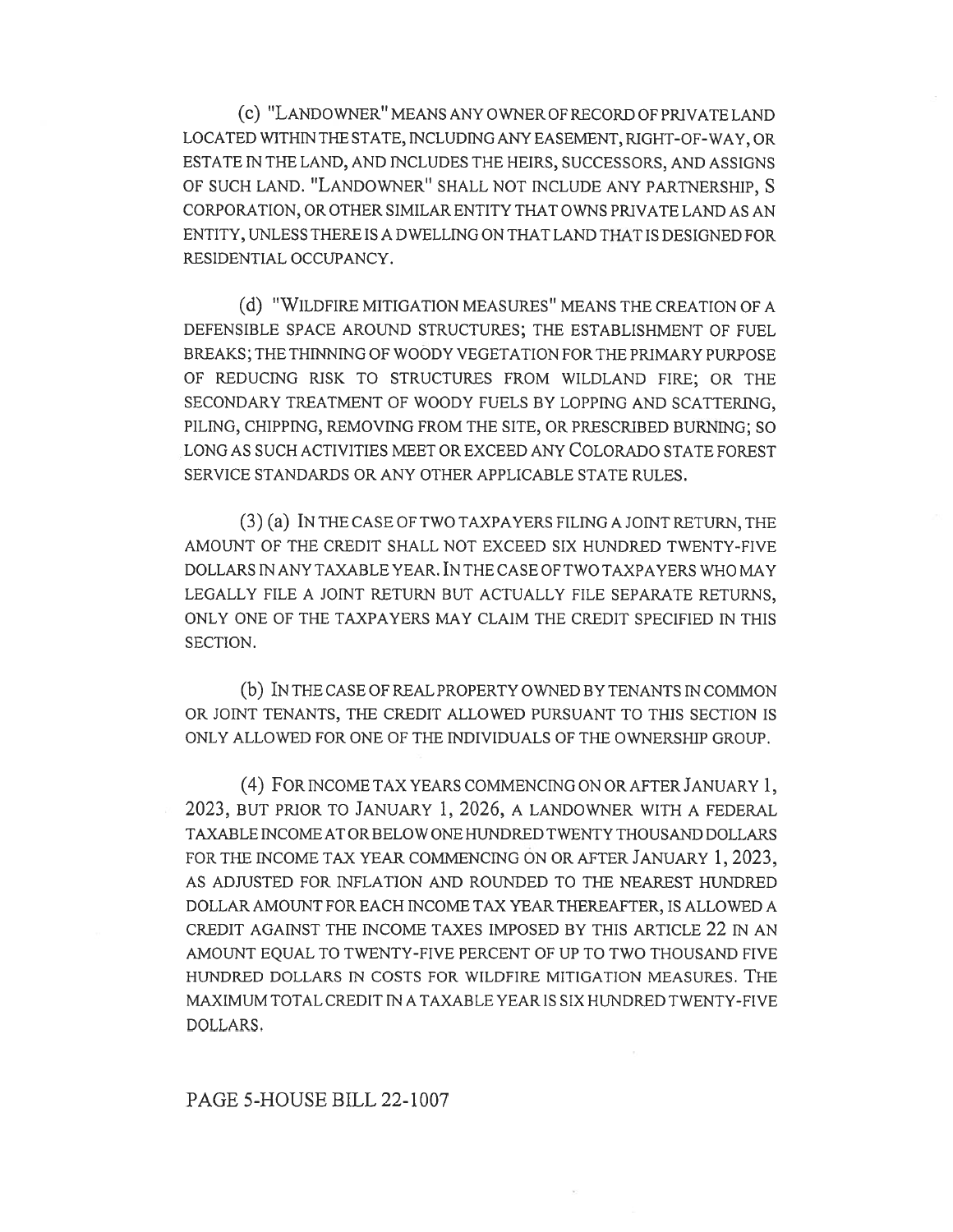(5) IF THE AMOUNT OF A CREDIT UNDER THIS SECTION EXCEEDS A TAXPAYER'S ACTUAL TAX LIABILITY FOR AN INCOME TAX YEAR, THE AMOUNT OF THE CREDIT NOT USED TO OFFSET THE TAXPAYER'S INCOME TAX LIABILITY IS NOT REFUNDED TO THE TAXPAYER AND SHALL NOT BE CARRIED FORWARD AS A TAX CREDIT AGAINST THE TAXPAYER'S INCOME TAX LIABILITY IN ANY SUBSEQUENT TAX YEAR.

(6) THIS SECTION IS REPEALED, EFFECTIVE JANUARY 1, 2030.

SECTION 4. Safety clause. The general assembly hereby finds,